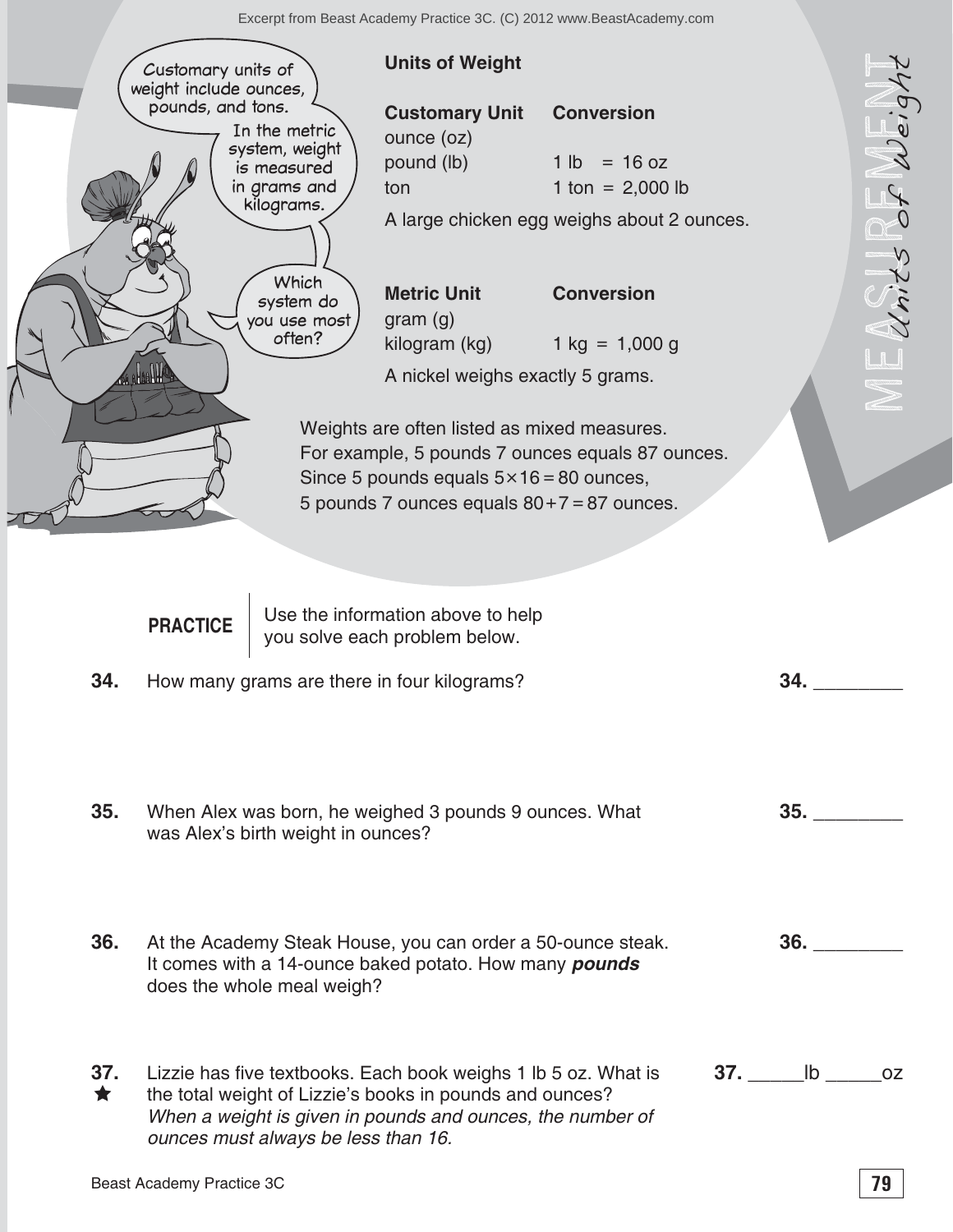A scale is used to measure weight. A *spring scale* uses a spring that is stretched or compressed. On the spring scale to the right, the weight is displayed in pounds and ounces. The numbered tick marks on the scale indicate pounds. The tick marks between the numbered tick marks indicate ounces. The arrow on this spring scale points at the 11<sup>th</sup> tick mark past 3, so the sack on this spring

the two sides are level.



scale weighs 3 lb 11 oz. A *balance scale* compares weights. The object you are weighing is placed on one side of the scale. Objects of known weight are placed on the other side until

When the two sides are level, we say that the scale is balanced, meaning the weight on each side is the same. The elefinch on this balance scale weighs  $50+40=90$  grams.



**PRACTICE** Write the weight displayed on each scale below in the units listed.



 $M$ easuring Weight NT

leasuring Weig









**41.**